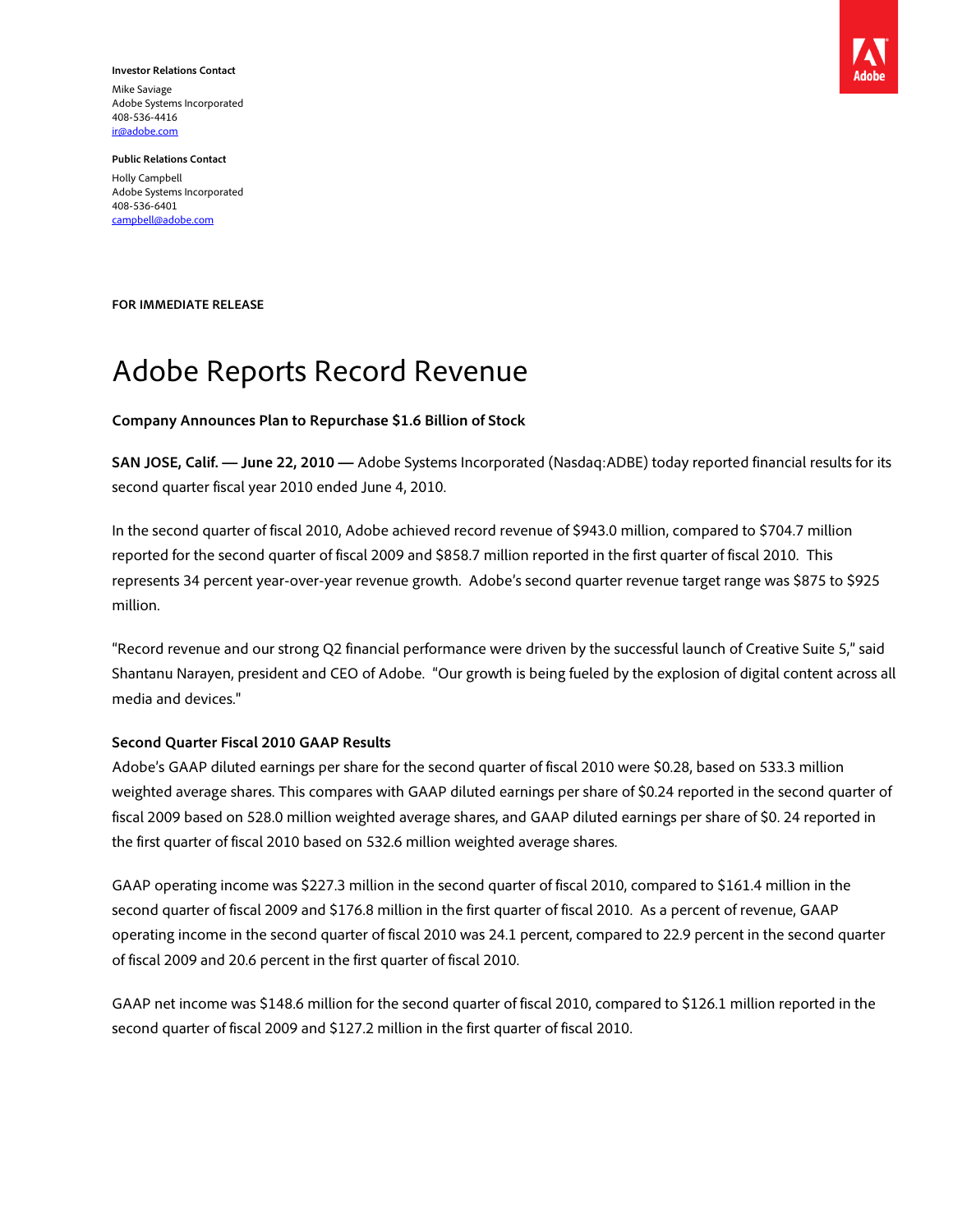#### **Second Quarter Fiscal 2010 Non-GAAP Results**

Adobe's non-GAAP diluted earnings per share for the second quarter of fiscal 2010 were \$0.44. This compares with non-GAAP diluted earnings per share of \$0.35 reported in the second quarter of fiscal 2009 and non-GAAP diluted earnings per share of \$0.40 reported in the first quarter of fiscal 2010.

Adobe's non-GAAP operating income was \$334.5 million in the second quarter of fiscal 2010, compared to \$237.7 million in the second quarter of fiscal 2009 and \$289.3 million in the first quarter of fiscal 2010. As a percent of revenue, non-GAAP operating income in the second quarter of fiscal 2010 was 35.5 percent, compared to 33.7 percent in both the second quarter of fiscal 2009 and the first quarter of fiscal 2010.

Non-GAAP net income was \$234.2 million for the second quarter of fiscal 2010, compared to \$185.0 million in the second quarter of fiscal 2009 and \$211.7 million in the first quarter of fiscal 2010.

Reconciliation between GAAP and non-GAAP results is provided at the end of this press release.

# **Third Quarter Fiscal 2010 Financial Targets**

For the third quarter of fiscal 2010, Adobe is targeting revenue of \$950 million to \$1 billion. The Company's operating margin is targeted to be 25.5 percent to 27.5 percent on a GAAP basis, and 36 percent to 37 percent on a non-GAAP basis. In addition, the Company is targeting its share count to be between 532 million and 534 million shares, and it is targeting non-operating expense between \$12.5 million and \$13.5 million. Adobe's GAAP and non-GAAP tax rate is expected to be approximately 25 percent.

These targets lead to a third quarter diluted earnings per share target range of \$0.32 to \$0.37 on a GAAP basis, and an earnings per share target range of \$0.46 to \$0.50 on a non-GAAP basis.

Reconciliation between these GAAP and non-GAAP financial targets is provided at the end of this press release.

#### **Stock Repurchase Program**

Adobe also announced its Board of Directors has granted authority for the Company to repurchase up to \$1.6 billion in common stock through the end of fiscal 2012. This new program modifies the existing share-based program to offset dilution to a dollar-based authority.

"This stock repurchase program reaffirms our confidence and optimism in the long-term future of Adobe, and our commitment to returning value to our stockholders," said Mark Garrett, executive vice president and chief financial officer of Adobe.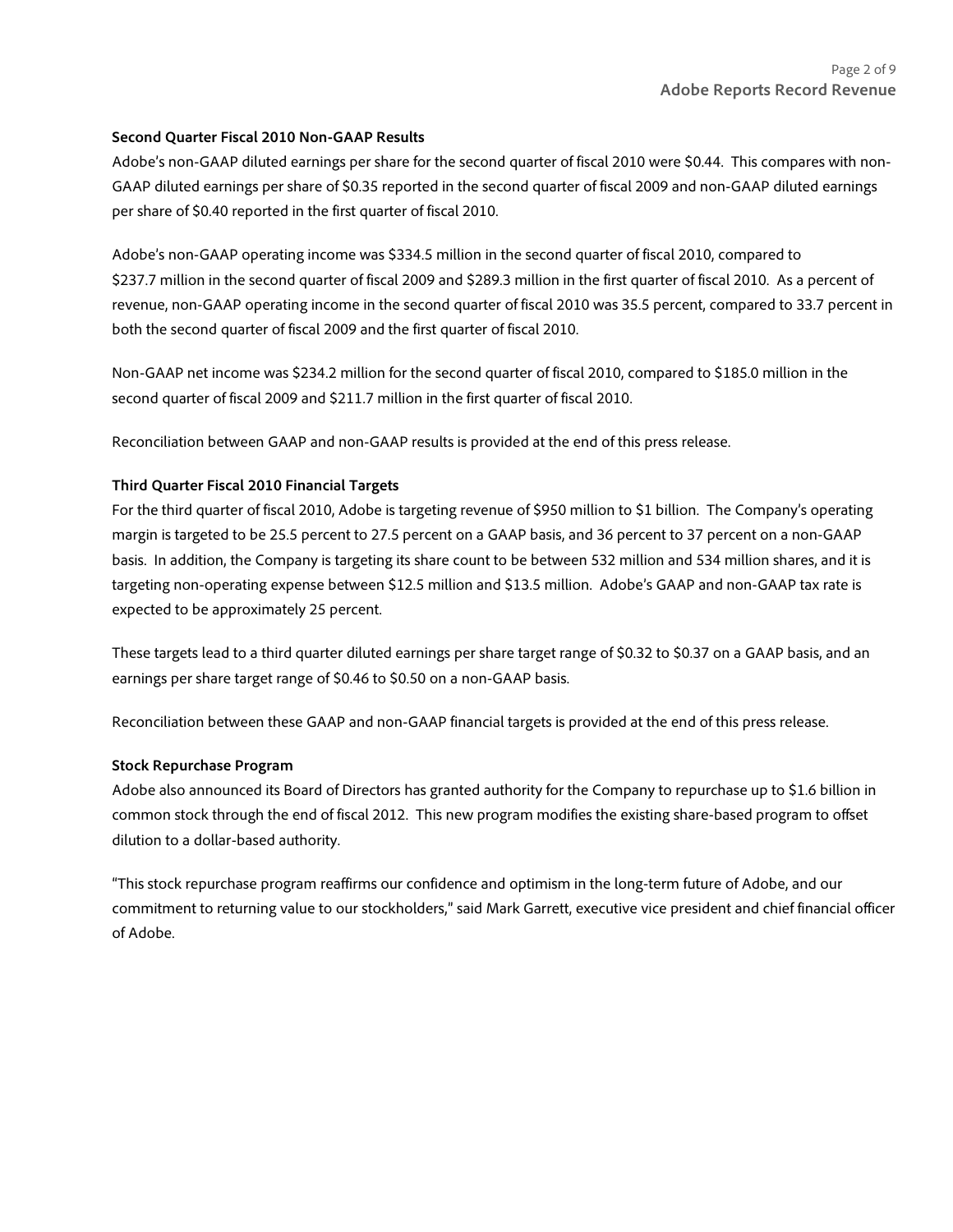#### **Forward-Looking Statements Disclosure**

This press release contains forward-looking statements, including those related to revenue, operating margin, nonoperating expense, tax rate, share count, earnings per share, anticipated stock repurchases and business momentum, which involve risks and uncertainties that could cause actual results to differ materially. Factors that might cause or contribute to such differences include, but are not limited to: failure to develop, market and distribute new products and services or upgrades or enhancements to existing products and services that meet customer requirements, introduction of new products, services and business models by existing and new competitors, failure to successfully manage transitions to new business models and markets, the economic downturn and continued uncertainty in the financial markets and other adverse changes in general economic or political conditions in any of the major countries in which Adobe does business, difficulty in predicting revenue from new businesses, failure to realize the anticipated benefits of past or future acquisitions, and difficulty in integrating such acquisitions, costs related to intellectual property acquisitions, disputes and litigation, inability to protect Adobe's intellectual property from third-party infringers, or unauthorized copying, use or disclosure, security vulnerabilities in our products and systems, interruptions or delays in our service or service from thirdparty service providers that host or deliver services, security or privacy breaches, or failure in data collection, failure to manage Adobe's sales and distribution channels and third-party customer service and technical support providers effectively, disruption of Adobe's business due to catastrophic events, risks associated with global operations, currency fluctuations, risks associated with our debt service obligations, changes in, or interpretations of, accounting principles, impairment of Adobe's goodwill or amortizable intangible assets, changes in, or interpretations of, tax rules and regulations, Adobe's inability to attract and retain key personnel, impairment of Adobe's investment portfolio due to deterioration of the capital markets, and market risks associated with Adobe's equity investments. For further discussion of these and other risks and uncertainties, individuals should refer to Adobe's SEC filings.

The financial information set forth in this press release reflects estimates based on information available at this time. These amounts could differ from actual reported amounts stated in Adobe's Quarterly Report on Form 10-Q for our second quarter ended June 4, 2010, which the Company expects to file in July 2010. Adobe does not undertake an obligation to update forward-looking statements.

#### **About Adobe Systems Incorporated**

Adobe revolutionizes how the world engages with ideas and information – anytime, anywhere and through any medium. For more information, visit www.adobe.com.

###

© 2010 Adobe Systems Incorporated. All rights reserved. Adobe, Adobe Creative Suite and the Adobe logo are either registered trademarks or trademarks of Adobe Systems Incorporated in the United States and/or other countries. All other trademarks are the property of their respective owners.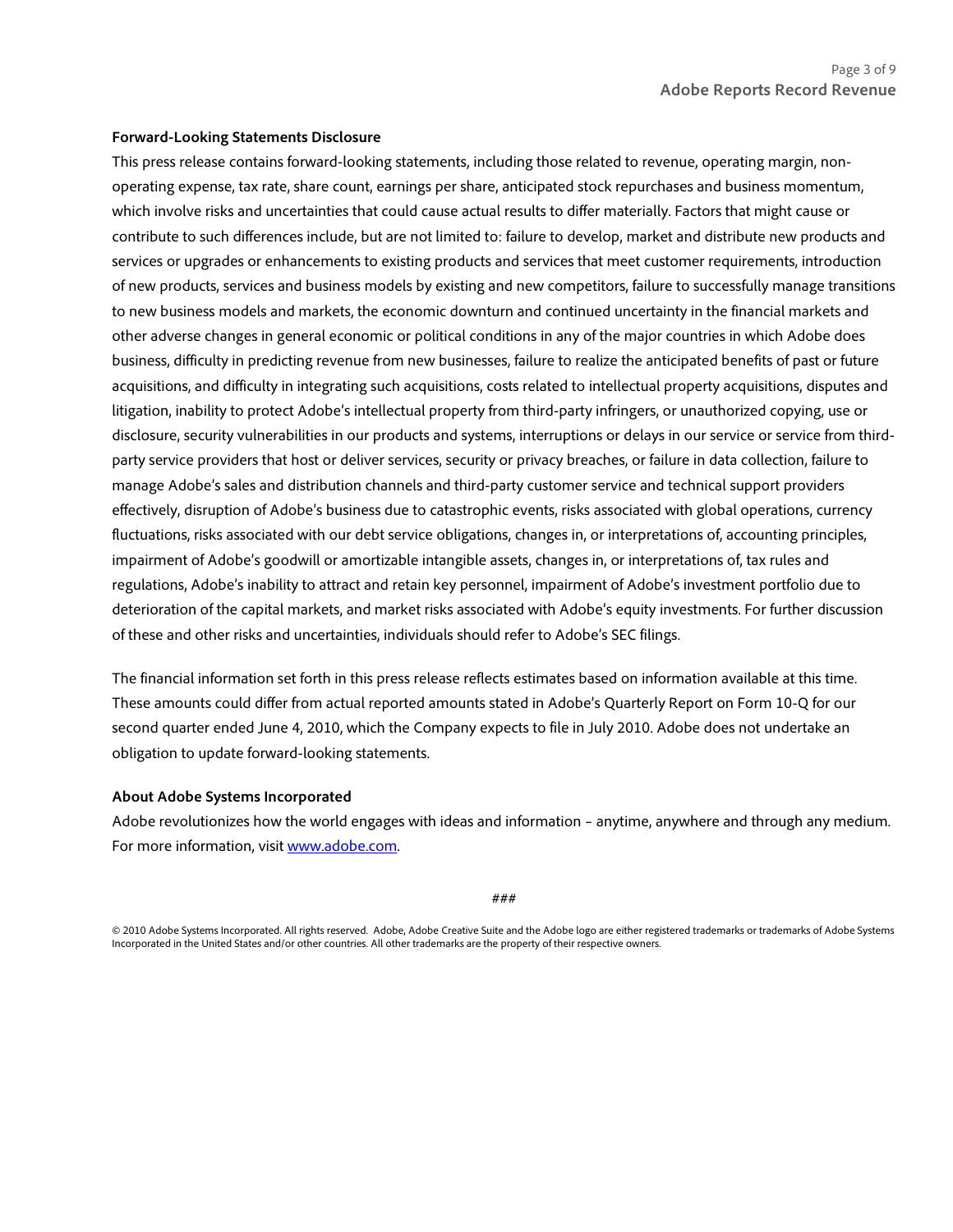# **Condensed Consolidated Statements of Income**

(In thousands, except per share data; unaudited)

|                                                     |                                    |    | <b>Three Months Ended</b> |                        |           | <b>Six Months Ended</b> |                 |  |
|-----------------------------------------------------|------------------------------------|----|---------------------------|------------------------|-----------|-------------------------|-----------------|--|
|                                                     | June 4,<br>May 29,<br>2010<br>2009 |    |                           | June 4,<br>2010        |           |                         | May 29,<br>2009 |  |
| Revenue:                                            |                                    |    |                           |                        |           |                         |                 |  |
|                                                     | 795,260                            | \$ | 647,985                   | \$                     | 1,499,198 | \$                      | 1,377,846       |  |
|                                                     | 92,279                             |    | 12,070                    |                        | 187,786   |                         | 24,408          |  |
|                                                     | 55,496                             |    | 44,618                    |                        | 114,751   |                         | 88,809          |  |
|                                                     | 943,035                            |    | 704,673                   |                        | 1,801,735 |                         | 1,491,063       |  |
| Cost of revenue:                                    |                                    |    |                           |                        |           |                         |                 |  |
|                                                     | 39,645                             |    | 47,678                    |                        | 63,155    |                         | 99,113          |  |
|                                                     | 50,190                             |    | 8,080                     |                        | 95,925    |                         | 15,563          |  |
|                                                     | 17,998                             |    | 16,250                    |                        | 38,121    |                         | 34,685          |  |
|                                                     | 107,833                            |    | 72,008                    |                        | 197,201   |                         | 149,361         |  |
|                                                     | 835,202                            |    | 632,665                   |                        | 1,604,534 |                         | 1,341,702       |  |
| Operating expenses:                                 |                                    |    |                           |                        |           |                         |                 |  |
|                                                     | 167,318                            |    | 138,470                   |                        | 341,658   |                         | 288,387         |  |
|                                                     | 320,976                            |    | 243,209                   |                        | 618,270   |                         | 492,700         |  |
|                                                     | 89,953                             |    | 70,818                    |                        | 180,999   |                         | 144,869         |  |
|                                                     | 11,541                             |    | 3,531                     |                        | 23,163    |                         | 15,801          |  |
|                                                     | 18,129                             |    | 15,284                    |                        | 36,326    |                         | 30,676          |  |
|                                                     | 607,917                            |    | 471,312                   |                        | 1,200,416 |                         | 972,433         |  |
|                                                     | 227,285                            |    | 161,353                   |                        | 404,118   |                         | 369,269         |  |
| Non-operating income (expense):                     |                                    |    |                           |                        |           |                         |                 |  |
|                                                     | (6, 313)                           |    | 4,802                     |                        | (5,702)   |                         | 18,086          |  |
|                                                     | (16,076)                           |    | (620)                     |                        | (23, 771) |                         | (1, 412)        |  |
|                                                     | (10, 723)                          |    | (1,805)                   |                        | (14,257)  |                         | (19,051)        |  |
| Total non-operating income (expense), net           | (33, 112)                          |    | 2,377                     |                        | (43, 730) |                         | (2,377)         |  |
|                                                     | 194,173                            |    | 163,730                   |                        | 360,388   |                         | 366,892         |  |
|                                                     | 45,562                             |    | 37,659                    |                        | 84,623    |                         | 84,386          |  |
|                                                     | 148,611                            | \$ | 126,071                   | \$                     | 275,765   | \$                      | 282,506         |  |
|                                                     | 0.28                               | \$ | 0.24                      | $\overline{\varsigma}$ | 0.53      | \$                      | 0.54            |  |
| Shares used in computing basic net income per share | 526,148                            |    | 524,159                   |                        | 525,124   |                         | 524,219         |  |
|                                                     | 0.28                               | \$ | 0.24                      | \$                     | 0.52      | \$                      | 0.53            |  |
| Shares used in computing diluted net income per     |                                    |    |                           |                        |           |                         |                 |  |
|                                                     | 533,259                            |    | 528,013                   |                        | 533,305   |                         | 528,233         |  |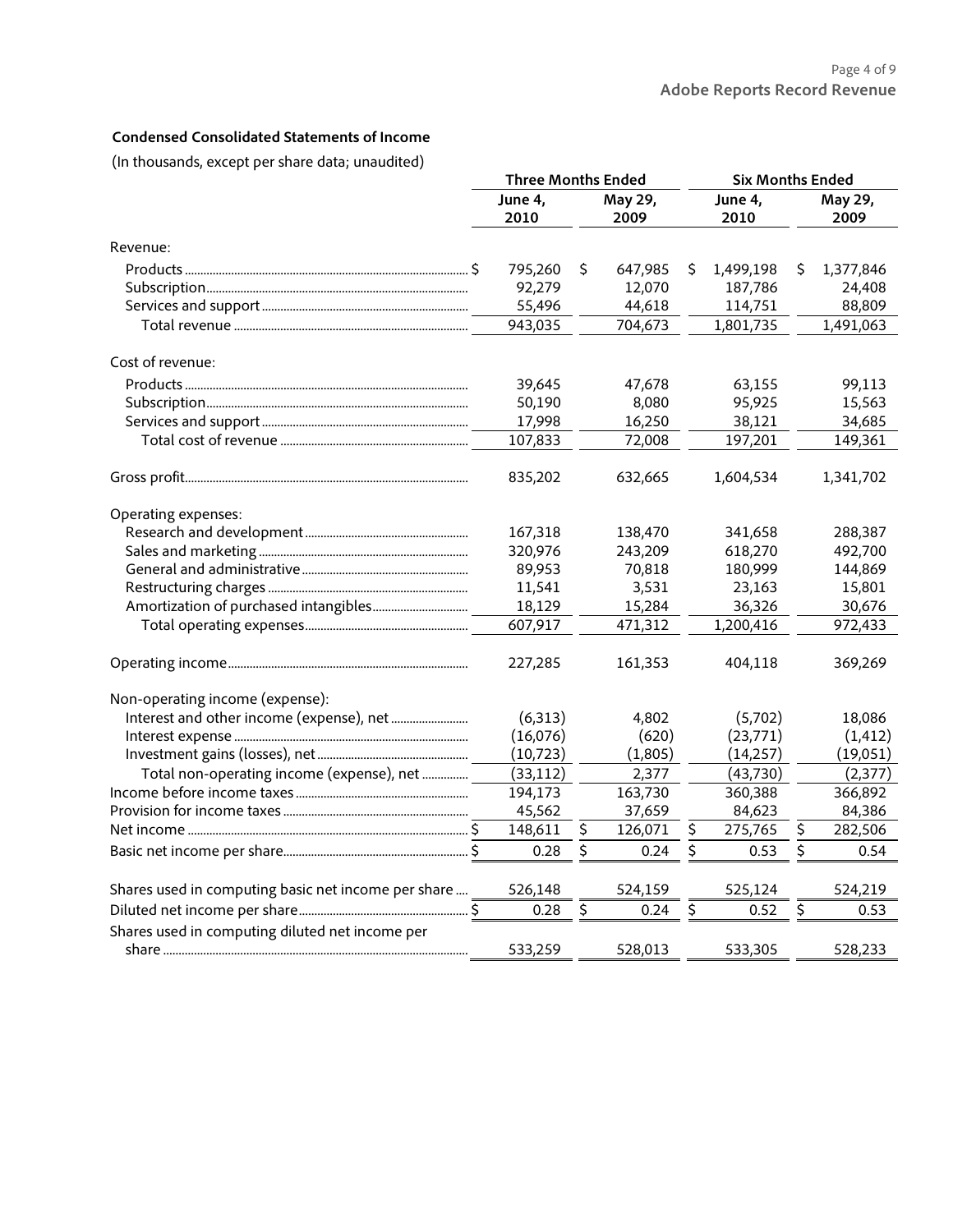# **Condensed Consolidated Balance Sheets**

(In thousands, except par value; unaudited)

| asonos, exeept por votae, anoaoiteo                                        | June 4,<br>2010                                                          |    | November 27,<br>2009                                                     |
|----------------------------------------------------------------------------|--------------------------------------------------------------------------|----|--------------------------------------------------------------------------|
| <b>ASSETS</b>                                                              |                                                                          |    |                                                                          |
| Current assets:                                                            |                                                                          |    |                                                                          |
|                                                                            | 1,137,606                                                                | \$ | 999,487                                                                  |
|                                                                            | 1,507,116                                                                |    | 904,986                                                                  |
| Trade receivables, net of allowances for doubtful accounts of              |                                                                          |    |                                                                          |
|                                                                            | 439,151                                                                  |    | 410,879                                                                  |
|                                                                            | 70,955                                                                   |    | 77,417                                                                   |
|                                                                            | 121,243                                                                  |    | 80,855                                                                   |
|                                                                            | 3,276,071                                                                |    | 2,473,624                                                                |
|                                                                            | 407,621                                                                  |    | 388,132                                                                  |
|                                                                            | 3,488,252                                                                |    | 3,494,589                                                                |
|                                                                            | 447,372                                                                  |    | 527,388                                                                  |
|                                                                            | 207,239                                                                  |    | 207,239                                                                  |
|                                                                            | 180,376                                                                  |    | 191,265                                                                  |
|                                                                            | 8,006,931                                                                | \$ | 7,282,237                                                                |
| Long-term liabilities:                                                     | 50,273<br>468,587<br>16,504<br>71,978<br>362,566<br>969,908<br>1,493,651 | S  | 58,904<br>419,646<br>37,793<br>46,634<br>281,576<br>844,553<br>1,000,000 |
|                                                                            | 41,777                                                                   |    | 36,717                                                                   |
|                                                                            | 7,729                                                                    |    | 6,921                                                                    |
|                                                                            | 218,153                                                                  |    | 223,528                                                                  |
|                                                                            | 66,142                                                                   |    | 252,486                                                                  |
|                                                                            | 30,816<br>2,828,176                                                      |    | 27,464<br>2,391,669                                                      |
| Stockholders' equity:<br>Preferred stock, \$0.0001 par value; 2,000 shares |                                                                          |    |                                                                          |
|                                                                            | 61                                                                       |    | 61                                                                       |
|                                                                            | 2,376,202                                                                |    | 2,390,061                                                                |
|                                                                            | 5,570,097                                                                |    | 5,299,914                                                                |
|                                                                            | 39,995                                                                   |    | 24,446                                                                   |
| Treasury stock, at cost (75,766 and 78,177 shares,                         |                                                                          |    |                                                                          |
|                                                                            | (2,807,600)                                                              |    | (2,823,914)                                                              |
|                                                                            | 5,178,755                                                                |    | 4,890,568                                                                |
|                                                                            |                                                                          |    |                                                                          |
|                                                                            | 8,006,931                                                                | \$ | 7,282,237                                                                |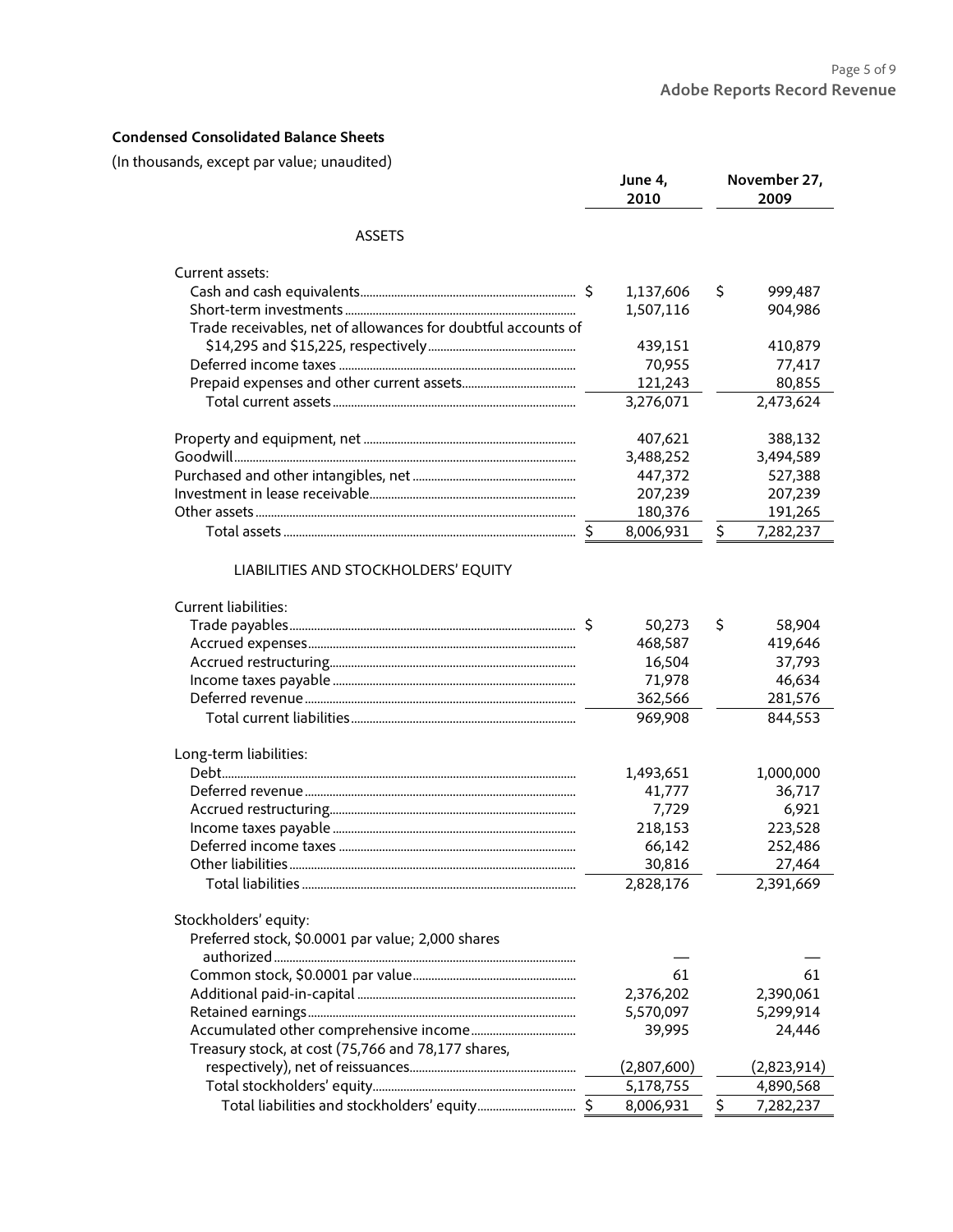## **Condensed Consolidated Statements of Cash Flows**

(In thousands; unaudited)

|                                                                   | <b>Three Months Ended</b> |                                     |  |
|-------------------------------------------------------------------|---------------------------|-------------------------------------|--|
|                                                                   | June 4,                   | May 29,                             |  |
|                                                                   | 2010                      | 2009                                |  |
| Cash flows from operating activities:                             |                           |                                     |  |
|                                                                   | 148,611                   | 126,071<br>\$.                      |  |
| Adjustments to reconcile net income to net cash provided by       |                           |                                     |  |
| operating activities:                                             |                           |                                     |  |
|                                                                   | 74,906                    | 64,725                              |  |
|                                                                   | 61,804                    | 40,959                              |  |
|                                                                   | 9,891                     | 714                                 |  |
|                                                                   | 44,600                    | (11, 971)                           |  |
|                                                                   | (88, 722)                 | 41,031                              |  |
|                                                                   |                           |                                     |  |
|                                                                   | 251,090                   | 261,529                             |  |
| Cash flows from investing activities:                             |                           |                                     |  |
| Purchases of short-term investments, net of sales and maturities  | (417,860)                 | (203, 571)                          |  |
|                                                                   | (49, 628)                 | (10, 312)                           |  |
| Purchases of long-term investments and other assets, net of sales | (13, 415)                 | (3,869)                             |  |
|                                                                   | (480,903)                 | (217, 752)                          |  |
|                                                                   |                           |                                     |  |
| Cash flows from financing activities:                             |                           |                                     |  |
|                                                                   | (250,000)                 |                                     |  |
|                                                                   | 34,236                    | 20,215                              |  |
|                                                                   | (520)                     |                                     |  |
|                                                                   | 1,427                     |                                     |  |
|                                                                   | (214, 857)                | 20,215                              |  |
|                                                                   |                           |                                     |  |
| Effect of exchange rate changes on cash and cash equivalents      | (7, 166)                  | 13,863                              |  |
|                                                                   | (451, 836)                | 77,855                              |  |
|                                                                   | 1,589,442                 | 1,148,925                           |  |
|                                                                   | 1,137,606                 | $\overline{\varsigma}$<br>1,226,780 |  |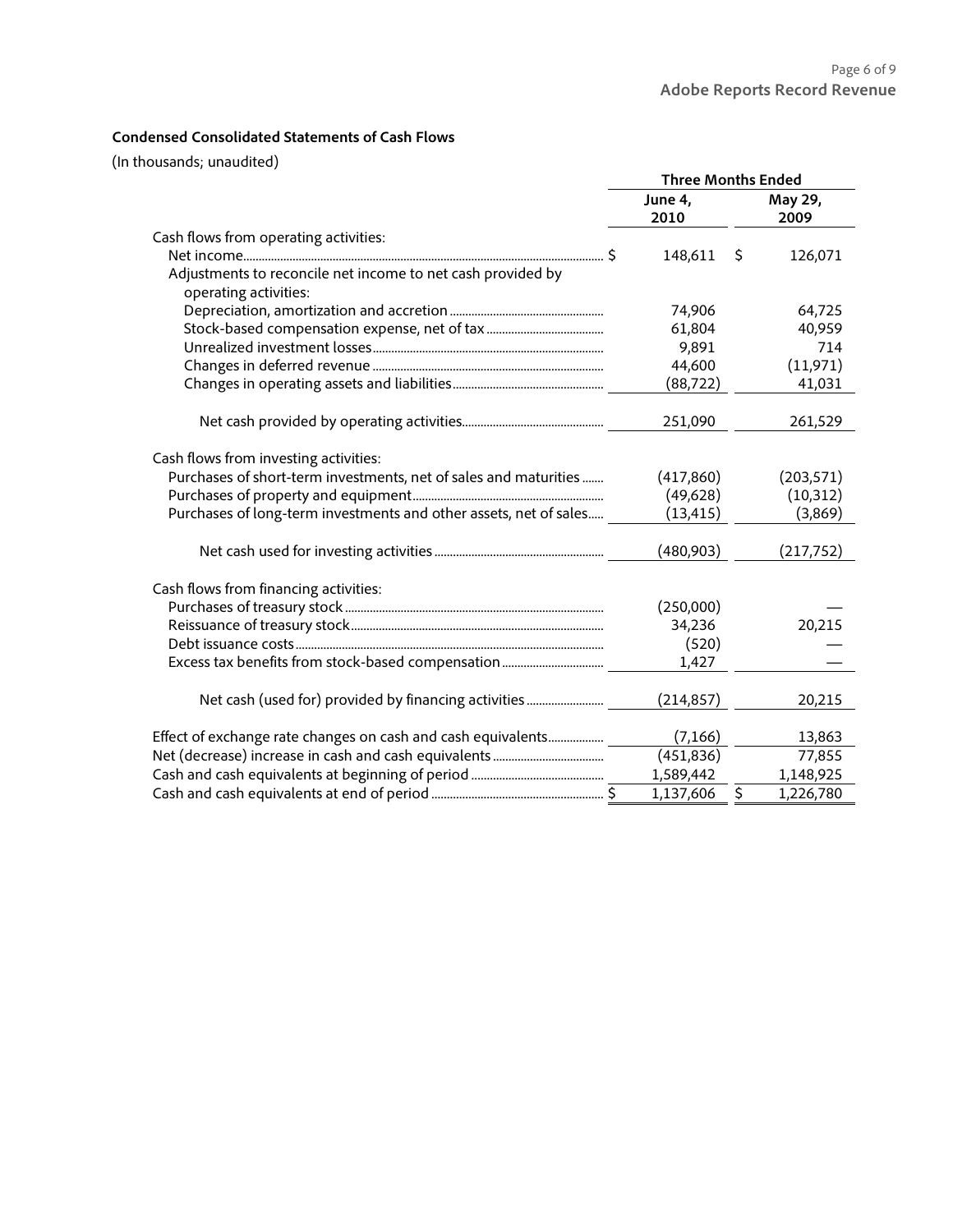### **Non-GAAP Results**

(In thousands, except per share data)

The following tables show Adobe's GAAP results reconciled to non-GAAP results included in this release.

|                                                                              | <b>Three Months Ended</b> |    |                 |    |                  |
|------------------------------------------------------------------------------|---------------------------|----|-----------------|----|------------------|
|                                                                              | June 4,<br>2010           |    | May 29,<br>2009 |    | March 5,<br>2010 |
| Operating income:                                                            |                           |    |                 |    |                  |
| Stock-based and deferred compensation                                        | 227,285                   | \$ | 161,353         | \$ | 176,833          |
|                                                                              | 59,631                    |    | 43,284          |    | 64,886           |
|                                                                              | 11,541                    |    | 3,531           |    | 11,622           |
| Amortization of purchased intangibles                                        | 36,009                    |    | 29,528          |    | 35,993           |
| Non-GAAP operating income\$                                                  | 334,466                   | \$ | 237,696         | \$ | 289,334          |
| Net income:                                                                  |                           |    |                 |    |                  |
| Stock-based and deferred compensation                                        | 148,611                   | \$ | 126,071         | \$ | 127,154          |
|                                                                              | 59,631                    |    | 43,284          |    | 64,886           |
|                                                                              | 11,541                    |    | 3,531           |    | 11,622           |
| Amortization of purchased intangibles                                        | 36,009                    |    | 29,528          |    | 35,993           |
|                                                                              | 10,723                    |    | 1,805           |    | 3,534            |
|                                                                              | (32,337)                  |    | (19, 182)       |    | (31, 502)        |
| \$<br>Non-GAAP net income                                                    | 234,178                   | \$ | 185,037         | \$ | 211,687          |
| Diluted net income per share:                                                |                           |    |                 |    |                  |
| GAAP diluted net income per share\$<br>Stock-based and deferred compensation | 0.28                      | \$ | 0.24            | \$ | 0.24             |
|                                                                              | 0.11                      |    | 0.08            |    | 0.12             |
|                                                                              | 0.02                      |    | 0.01            |    | 0.02             |
| Amortization of purchased intangibles                                        | 0.07                      |    | 0.06            |    | 0.07             |
|                                                                              | 0.02                      |    |                 |    | 0.01             |
|                                                                              | (0.06)                    |    | (0.04)          |    | (0.06)           |
| Non-GAAP diluted net income per                                              |                           |    |                 |    |                  |
|                                                                              | 0.44                      | \$ | 0.35            | \$ | 0.40             |
| Shares used in computing diluted net                                         | 533,259                   |    | 528,013         |    | 532,645          |
|                                                                              |                           |    |                 |    |                  |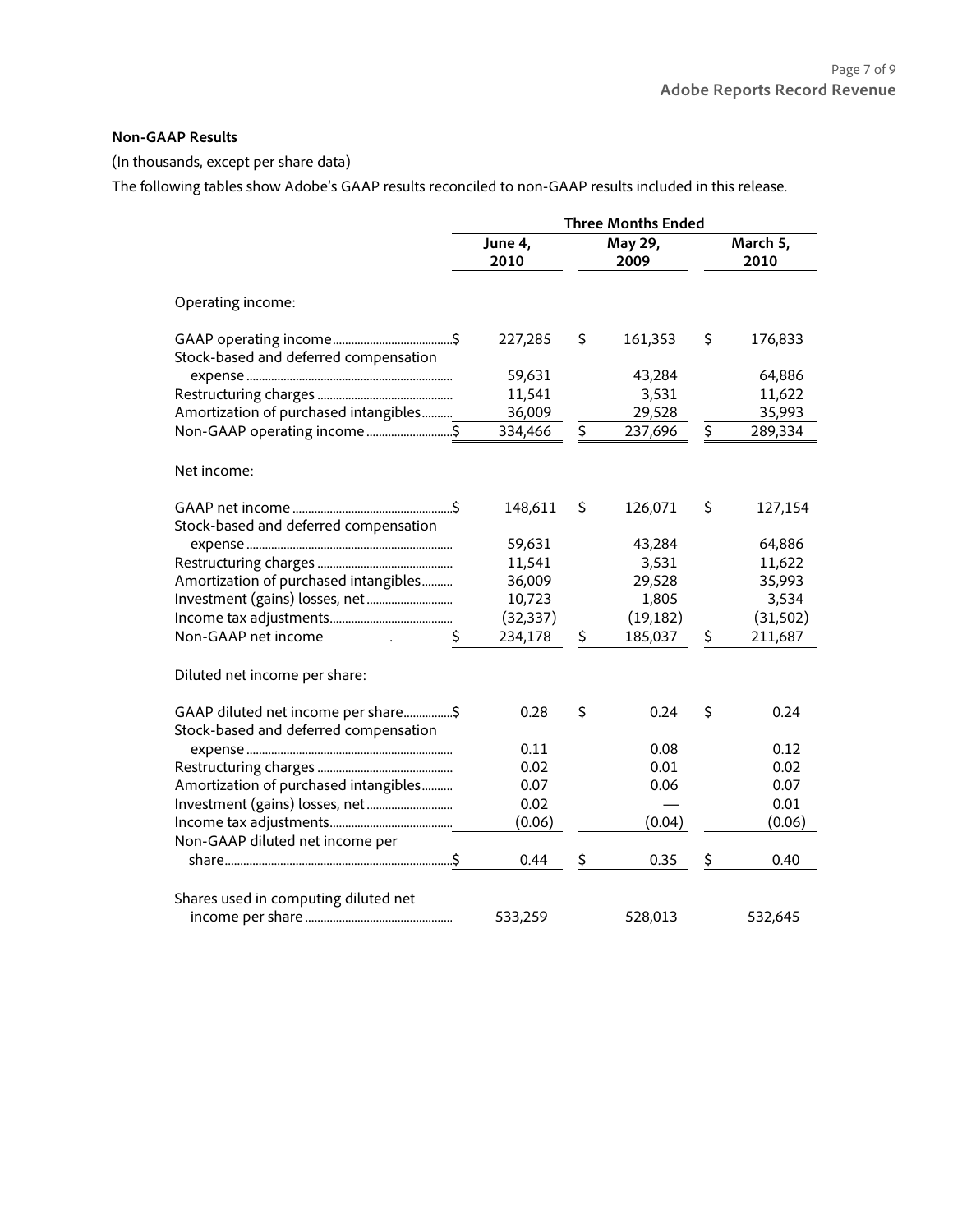# **Non-GAAP Results (continued)**

(In thousands)

|                                       | <b>Three Months Ended</b> |   |           |   |          |
|---------------------------------------|---------------------------|---|-----------|---|----------|
|                                       | June 4,                   |   | May 29,   |   | March 5, |
|                                       | 2010                      |   | 2009      |   | 2010     |
|                                       |                           |   |           |   |          |
| Operating expenses:                   |                           |   |           |   |          |
| Stock-based and deferred compensation | 607,917                   | S | 471,312   | Ś | 592,499  |
|                                       | (58,012)                  |   | (41,892)  |   | (63,938) |
|                                       | (11, 541)                 |   | (3,531)   |   | (11,622) |
| Amortization of purchased intangibles | (18,129)                  |   | (15, 284) |   | (18,197) |
| Non-GAAP operating expenses\$         | 520,235                   |   | 410.605   | Ś | 498.742  |

|                                       |                 | <b>Three Months Ended</b> |                  |
|---------------------------------------|-----------------|---------------------------|------------------|
|                                       | June 4,<br>2010 | May 29,<br>2009           | March 5,<br>2010 |
| Operating margin:                     |                 |                           |                  |
| Stock-based and deferred compensation | 24.1%           | 22.9%                     | 20.6%            |
|                                       | 6.3             | 6.1                       | 7.6              |
|                                       | 1.2             | 0.5                       | 1.4              |
| Amortization of purchased intangibles | 3.9             | 4.2                       | 4.1              |
|                                       | 35.5%           | 33.7%                     | 33.7%            |

|                                       | <b>Three Months</b><br>Ended |
|---------------------------------------|------------------------------|
|                                       | June 4,<br>2010              |
| <b>Effective income tax rate:</b>     |                              |
|                                       | 23.5%                        |
| Stock-based and deferred compensation |                              |
|                                       | 0.8                          |
|                                       | 0.1                          |
|                                       | 0.1                          |
| Amortization of purchased intangibles | 0.5                          |
| Non-GAAP effective income tax rate    | 25.0%                        |